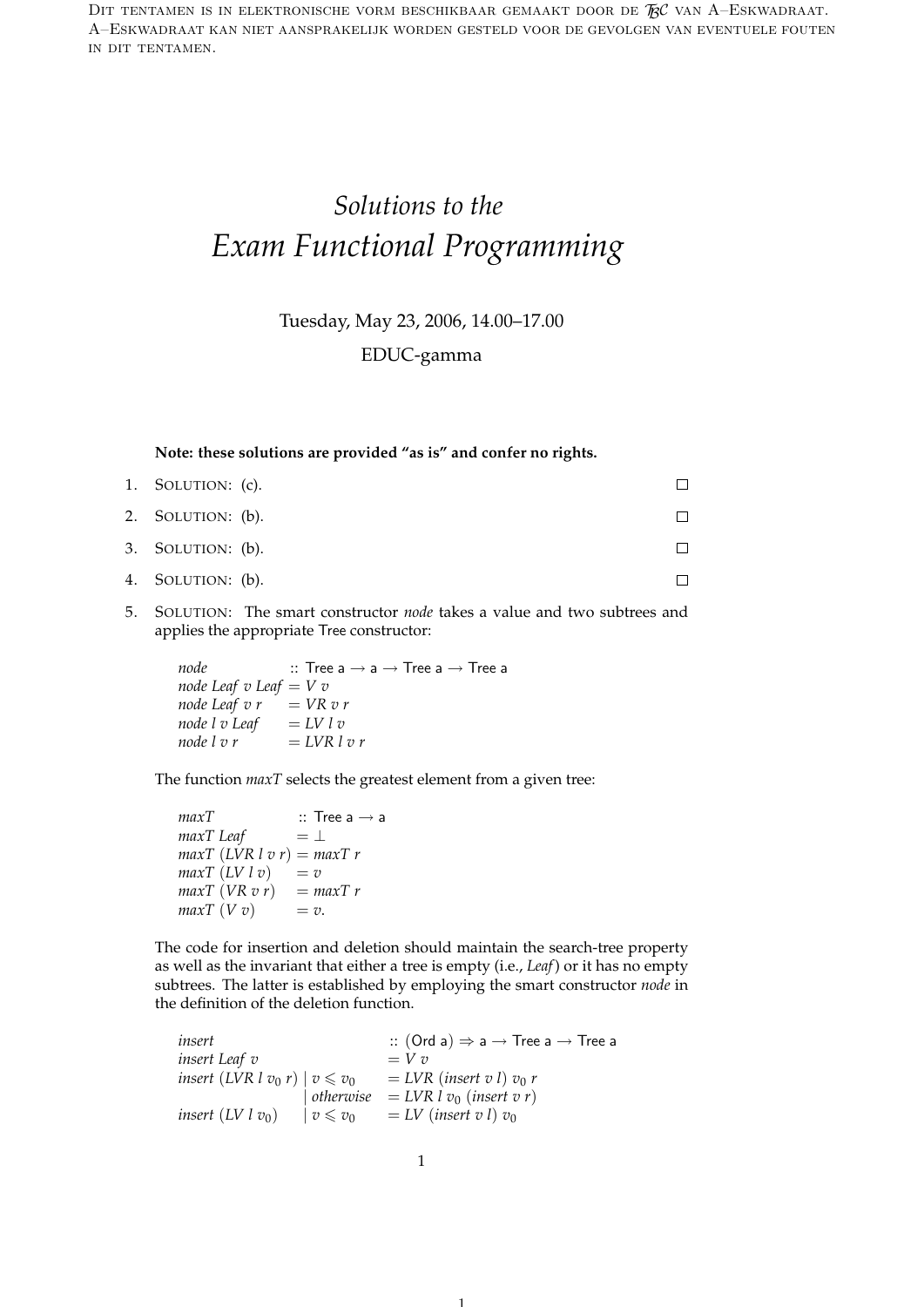|                                                                                                   |  | otherwise = LVR l $v_0$ (V v)                                                                                      |  |  |
|---------------------------------------------------------------------------------------------------|--|--------------------------------------------------------------------------------------------------------------------|--|--|
| <i>insert</i> ( <i>VR</i> $v_0$ <i>r</i> ) $v \le v_0$ = <i>LVR</i> ( <i>V v</i> ) $v_0$ <i>r</i> |  |                                                                                                                    |  |  |
|                                                                                                   |  | otherwise = $VR v_0$ (insert v r)                                                                                  |  |  |
| insert $(V v_0)$                                                                                  |  | $\overline{v} \leq v_0$ = LV $(\overline{V} \overline{v}) v_0$                                                     |  |  |
|                                                                                                   |  | otherwise = $VR v_0 (V v)$                                                                                         |  |  |
|                                                                                                   |  |                                                                                                                    |  |  |
| delete                                                                                            |  | $\therefore$ (Ord a) $\Rightarrow$ a $\rightarrow$ Tree a $\rightarrow$ Tree a                                     |  |  |
| delete v Leaf                                                                                     |  | $=$ Leaf                                                                                                           |  |  |
|                                                                                                   |  | delete v (LVR l v <sub>0</sub> r) $ v < v_0$ = node (delete v l) v <sub>0</sub> r                                  |  |  |
|                                                                                                   |  | $\overrightarrow{v} \equiv \overrightarrow{v}_0$ = let $\overrightarrow{v}_{\text{max}} = \overrightarrow{maxT} l$ |  |  |
|                                                                                                   |  | in <i>node</i> (delete $v_{\text{max}}$ l) $v_{\text{max}}$ r                                                      |  |  |
|                                                                                                   |  | otherwise = node l $v_0$ (delete v r)                                                                              |  |  |
|                                                                                                   |  | delete v t $\mathcal{Q}(LV \mid v_0)$   $v < v_0$ = node (delete v l) $v_0$ Leaf                                   |  |  |

$$
delete \, v \, \text{f@}(LV \, l \, v_0) \mid v < v_0 = node \, (delete \, v \, l) \, v_0 \, \text{Leaf} \, \text{if } v = v_0 = 1
$$
\n
$$
delete \, v \, \text{f@}(VR \, v_0 \, r) \mid v < v_0 = t
$$
\n
$$
select \, v \, \text{f@}(VR \, v_0 \, r) \mid v < v_0 = t
$$
\n
$$
v \equiv v_0 = r
$$
\n
$$
delete \, v \, \text{f@}(V \, v_0) \mid v \equiv v_0 = \text{Leaf} \, \text{otherwise} = t
$$
\n
$$
delete \, v \, \text{f@}(V \, v_0) \mid v \equiv v_0 = \text{Leaf} \, \text{otherwise} = t
$$

 $\Box$ 

## 6. SOLUTION:

(1) *foldProp* :: 
$$
(a \rightarrow a \rightarrow a) \rightarrow (a \rightarrow a \rightarrow a) \rightarrow (a \rightarrow a \rightarrow a) \rightarrow (Bool \rightarrow a)
$$
  
\n $\rightarrow (String \rightarrow a) \rightarrow Prop \rightarrow a$   
\n*foldProp f* and *for f* implies *f cr is f var = fold*  
\n**where**  
\n*fold* (*And p q*) *= f* and (*fold p*) (*fold q*)  
\n*fold* (*Or p q*) *= f* or (*fold p*) (*fold q*)  
\n*fold* (*Implies p q*) *= f* implies (*fold p*) (*fold q*)  
\n*fold* (*Const b*) *= f cr* at *b*  
\n*fold* (*Var x*) *= f var x*  
\n(2) *evalProp* :: *Prop → Env →* **Bool**  
\n*evalProp p env* = *foldProp* (*∧*) (*∨*) (*∨*) *¬*) *id env p*

7. SOLUTION: Proceed by induction on the structure of *xs*.

*Case xs* = [ ]*:*

Proceed by equational reasoning.

| $foldr f e (reverse [])$ | (definition of reverse)        |
|--------------------------|--------------------------------|
| $=$                      | (definition of <i>follow</i> ) |
| $=$                      | (definition of <i>fold</i> )   |
| $=$                      | (definition of <i>fold</i> )   |
| $foldl (flip f) e []$    |                                |

*Case xs* =  $x : xs'$ : foldr  $f$   $e$  (*reverse xs'*) = foldl ( $f$ lip  $f$ )  $e$   $xs'$ 

 $\Omega$